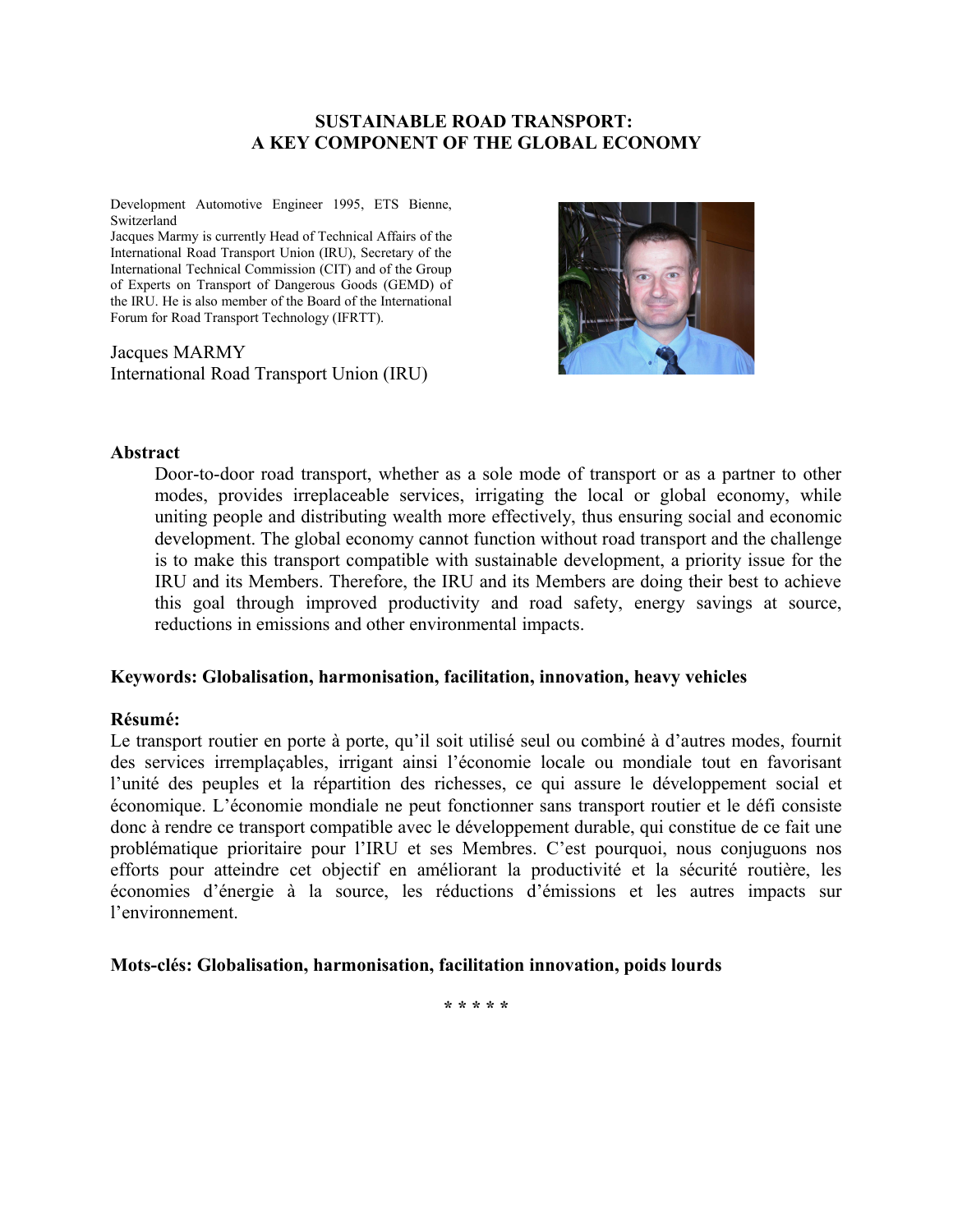#### **SUSTAINABLE ROAD TRANSPORT: A KEY COMPONENT OF THE GLOBAL ECONOMY**

### 1 **Introduction**

Today, due to the opening of markets and the advent of the internet, each one of us is an actor of globalisation and each one of us is already in cooperation or in competition with everyone in the world! This is why road transport, which is all around us and always at the disposal of everyone, has become a vital production tool in all economies and the motor of economic, social and environmental progress. Moreover, road transport, with its unique door-to-door passenger and goods transport services, unites mankind and improves the distribution of wealth!

The IRU's aim in this globalised world is to interconnect all citizens, regions and businesses to all the main world markets. By doing so, road transport will irrigate all the regions of all countries, bringing prosperity and peace. Globalisation does not necessarily mean transport over long distances, but the possibility of an end to end journey, like blood in our veins, which means that free circulation of road transport is needed to permit the development of tourism and trade through the interconnection of people and businesses all along any route. With this IRU objective, no country is landlocked to road transport! Taking into account the need to develop tourism and trade, governments should recognise the vital and irreplaceable role of road transport. Priority must thus be given to further promoting, developing, facilitating and securing road transport, to drive progress!

# **2 Modular Concept and co-modality to promote better than more road transport**

The global market is for everyone and the economic driving force seeks optimal localisation for its business activities. As a result the globalisation process has lead to a dramatic increase not only in trade and transport, but also in specific customer demand. It should be recognised that road freight transport has become a vital production tool as its demand has had an average annual growth of  $2.8\%$  during the last ten years<sup>[1](#page-13-0)</sup>. It might slightly slow down in the years to come due to the global economic situation as of autumn 2008, but until the right pace is found, road transport as a whole will always be necessary to interconnect all our needs for our daily activities.

In the most modern economies, 85% of road freight transport in tonnage is over distances of 150km or less, which means that more than 90% of goods moved by inland transport (in terms of value) go by road. This same amount represents 80% in terms of volume. As a consequence, the transport industry is facing an increased lack of capacity in freight transport. In addition, it should be taken into account that:

- Sea transport by containers today carry more than 80% of the global trade volume, by using giant container vessels, with a capacity of more than 14,000 TEU, through only 40 main ports worldwide<sup>[2](#page-13-1)</sup>.
- Rail transport, due to the increasing lack of adaptation to the requirements of the modern economy and of global trade, participates in a maximum of 5% of the volume of international transport of trade<sup>[3](#page-13-2)</sup>.
- Road transport demand, by reason of the inexistence of Ro-Ro services or inefficiency of the rail services and in particular of the rail/road services, cannot benefit from any additional transport capacity resulting from the development of co-modality.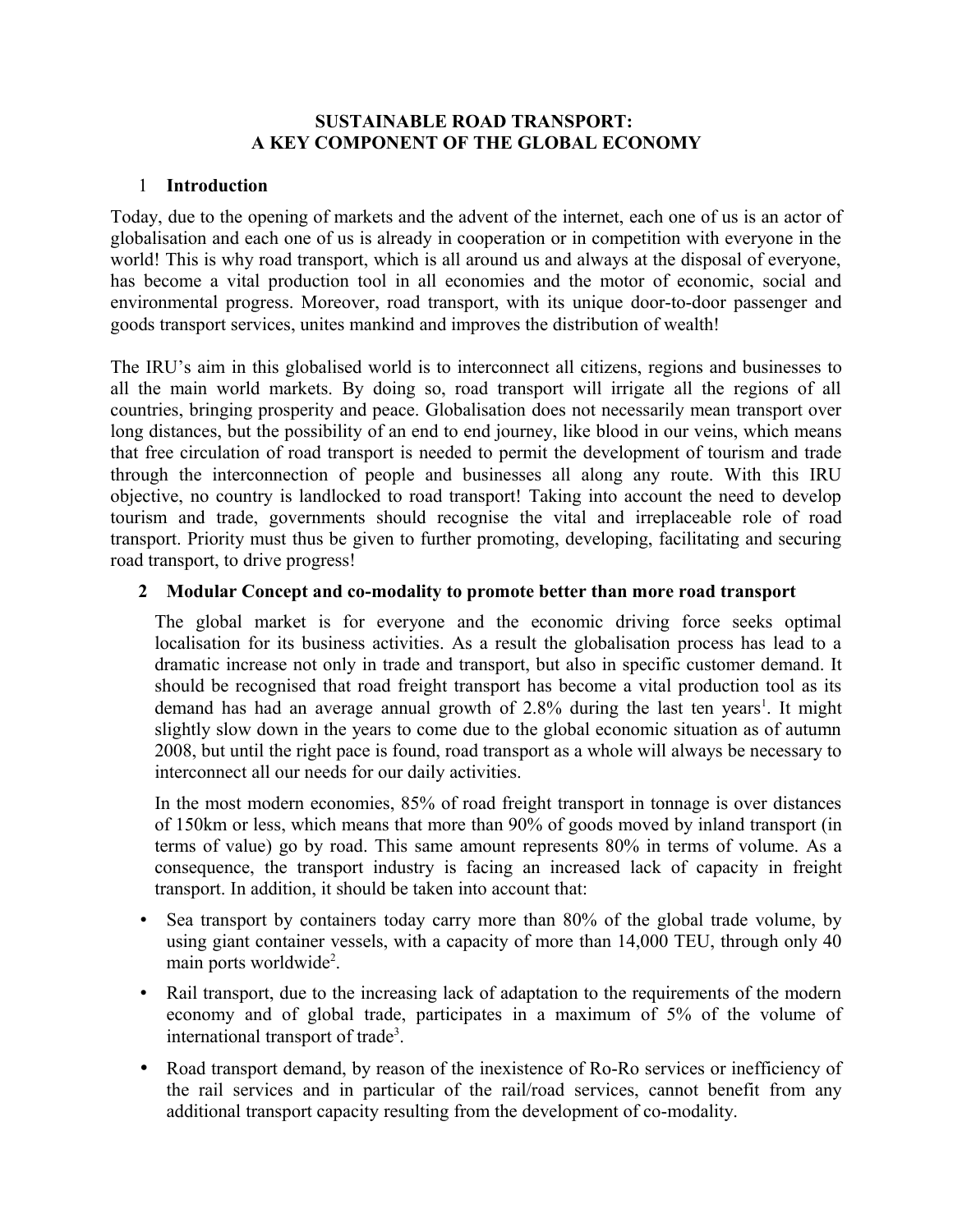Therefore, following the changing production and distribution processes and above all logistics chains, to meet the requirements of globalisation, the road transport industry is currently suffering greatly from the increasing waiting times at borders, bottlenecks and dramatic driver shortages.

Currently the major aim of the road transport industry, to satisfy the increasing goods mobility demands of its clients, is to increase its freight transport capacity. This important goal cannot be obtained only by creating new infrastructure but especially by facilitating and promoting in an effective manner the rail/road and Ro-Ro co-modality, which are exactly the current objectives of the EU.

In this framework, the road transport industry fully supports the initiative drawn up by the European Commission calling for further development of the Modular Concept<sup>4</sup>. The road transport industry also fully supports the 2006 EU Commission Communication on Freight Transport Logistics<sup>[5](#page-13-4)</sup>, indicating that the topics of weights and dimensions of vehicles should be re-examined and might create new opportunities of cheaper economical development and even a more environmentally friendly balance.

However, despite the fact that the European Commission agreed on this solution, up until now, due to a strong and aggressive opposition of the European railways, nothing has been done on a harmonising level by the EU bodies to re-examine the weight and dimensions of vehicles, and in particular of the vehicles which should be integrated in the development of the Modular Concept. Any country interested in the concept can now apply for a trial in Europe.

In this framework, the results of several Modular Concept practical tests in eight EU countries demonstrate, in addition to the efficient promotion of co-modality, that the Modular Concept also presents numerous advantages, permitting: a 32% reduction in number of trips; a 23% reduction of transport costs; a 15% reduction of fuel consumption; a 15% reduction of  $CO<sub>2</sub>$  as well as less road wear; and more road space benefits leading to a significant longevity of roads.

The European Modular Concept, due to the fact that it permits, on each road stretch to and from intermodal terminals, the road transport of two swap-bodies or two ISO containers, contributes effectively to diminishing the transport costs of any co-modality transport, such as rail/road or Ro-Ro transport.

In fact, as demonstrated by the abovementioned numerous tests and by more than ten years of experience in Scandinavia, the Modular Concept contributes significantly to the promotion of rail/road and Ro-Ro services not only on long distances of over 500 km, but also over medium distances of between 200 and 500 km. This is exactly the distance for which road transport is currently the market leader. In fact the greater part of all transport in the years to come will be concentrated over the 200-500 km transport segment<sup>[6](#page-13-5)</sup>.

This is why, to ensure the success of co-modality in the rail/road and Ro-Ro services, all freight transport modes, and not only road transport, should undertake major efforts to increase the reliability and efficiency of their services, rather than to protect their privileges by requiring new restrictive and coercive measures on their competitors' transport modes.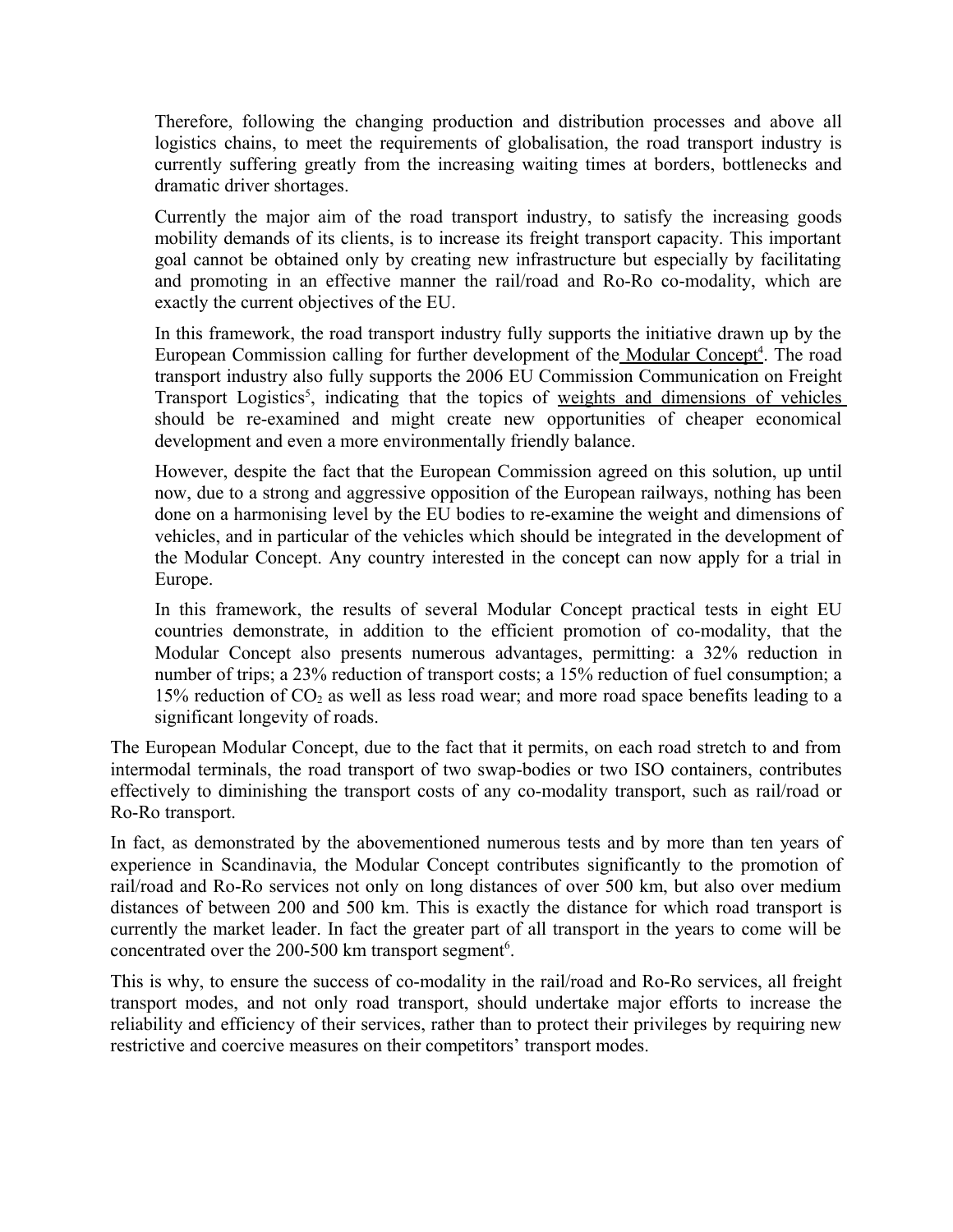The Modular Concept, which is the best tool to promote co-modality, offers BETTER TRANSPORT rather than MORE TRANSPORT and thus represents an answer from the road transport industry to better absorb the foreseen growth of freight transport in Europe.

The European Commission is therefore requested to issue without delay an EU Directive providing a harmonisation and standardisation of the various combinations of the Modular Concept, allowing the intra- and inter-modal exchangeability of vehicles and transport units, which is essential to promote in the various countries the development of co-modality in all freight transport relations with worldwide trading partners.

The EU Commission should base the harmonisation and standardisation work not only on the Scandinavian experience but also on the recent test results on existing combinations done in other countries in the world, to define the best harmonised standardisation of the weight and dimensions of the Modular Concept vehicles to be used to promote co-modality worldwide.

This perspective fully complies with the IRU challenge to make road transport compatible with sustainable development. Indeed, the road transport sector is also the only transport mode that has publicly committed itself to this goal. In this regard, the IRU has adopted what is called the 3 "i" strategy as the most cost-effective way to achieve sustainable development, based on innovation, incentives and infrastructure.

### **2.1. Innovation**

Improving road safety: according to international statistics, professionally driven trucks are involved in fewer road accidents per kilometre travelled than other vehicles. However, when these are involved in crashes the results may be more serious on account of their greater weight and larger dimensions. Therefore, truck drivers need to drive in a responsible manner at all times and have adequate training, for instance on how to secure loads.

Improving emissions: the road transport sector has always defended the reduction of emissions at source through improved infrastructure, technology and professionalism. The reinforcement of environmental regulations represents a major global challenge. This is why, if  $CO<sub>2</sub>$  taxes were to be truly effective in reducing  $CO_2$  emissions, taking into account that the oil market is global, and that  $CO_2$  emissions are a global challenge,  $CO_2$  tax should be collected at source in oil-producing countries where each barrel of oil is produced and not, as it is the case, in oil-consuming countries where diesel fuel is already heavily taxed.

### **2.2. Incentives**

In order to satisfy the increase in transport volumes with clean and safe vehicles, governments should implement efficient business incentives without delay to encourage transport operators to adopt the best available technologies and practices and, by doing so, decouple road transport from its environmental impact.

### **2.3. Infrastructure**

Each mode of transport should cover its own costs. Revenues collected from road users should be put back into the improvement of road infrastructure, its maintenance and amortisation, since adapting road infrastructure is essential in order to meet the increasing demand for mobility of persons and goods, as requested by citizens day after day, while simultaneously improving road safety, fuel savings and environmental protection.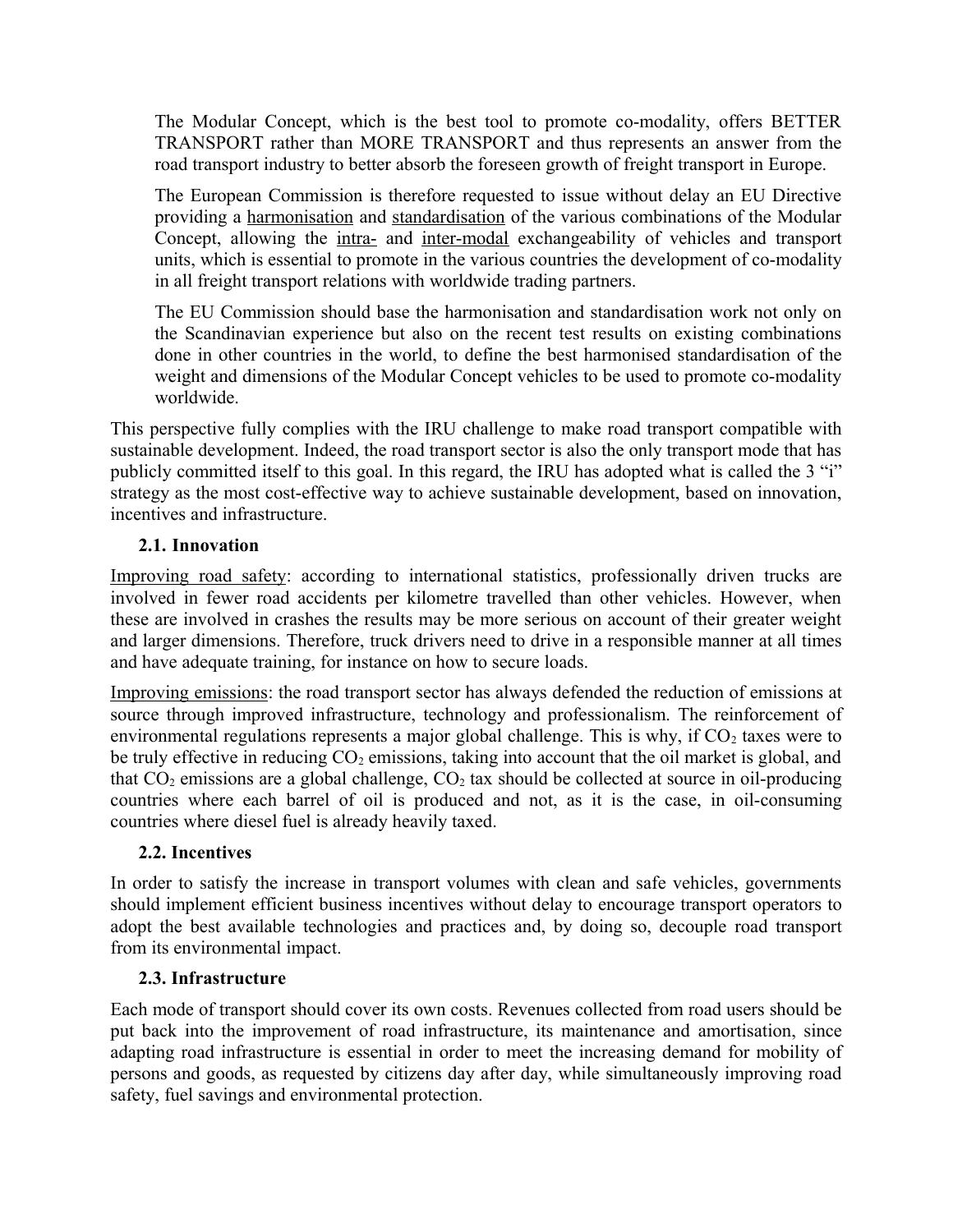#### 3 **Emission standards to ensure greener road transport**

The new directive for Euro VI norms in Europe strives towards globalisation of emission standards and requires reliable technologies and adequate infrastructures in order to meet the new framework proposal. Unfortunately, it missed the opportunity to harmonise it at once.

| VRU                           |      |      |      |      |      |      |      | <b>NOx emissions by vehicles</b>          |  |
|-------------------------------|------|------|------|------|------|------|------|-------------------------------------------|--|
| NOx (g/kWh)                   |      |      |      |      |      |      |      |                                           |  |
| 20<br>15 <sub>15</sub>        |      |      |      |      |      |      |      |                                           |  |
| 10                            |      |      |      |      |      |      |      |                                           |  |
| $\overline{5}$<br>$\mathbf 0$ |      |      |      |      |      |      |      |                                           |  |
| 1980                          | 1985 | 1990 | 1995 | 2000 | 2005 | 2010 | 2015 | 2020                                      |  |
|                               |      |      |      |      |      |      |      | <b>Strippofend DrefTerrend Libra(IO 1</b> |  |

The main challenge for the road transport sector is to make its business compatible with energy and environmental imperatives. With regards to this challenge, the sector has already reduced its toxic emissions (nitrogen oxides, hydrocarbons, carbon monoxide and particulate matter) by up to 97% and fuel consumption by commercial vehicles has fallen by 36% since 1970.

Within the next years, the new Euro VI limits might lead to a slight increase in fuel consumption of 2-3% and hence to higher  $CO<sub>2</sub>$  emission, but it aims at reducing emissions



from heavy duty vehicles of nitrogen oxides by 80% and particulate matter by 66% compared to the Euro V norm.

The proposed Euro VI standards show NOx 0.4 g/kWh and PM 0.01 g/kWh, whereas the US EPA 2010 limits demonstrated NOx 0.27 g/kWH; PM 0.013 g/kWh.

*(IRU sources based on EU Directive emission (CMT(2008) 741/1 by MVEG 23 February 2009)*

> The manufacturers will have to verify the conformity of production, durability of pollution control devices by using the On-Board Diagnostic (OBD) and in-use conformity (IUC) throughout the normal life

of vehicles under normal conditions of use. They will also be obliged to give unrestricted and standardised access to OBD information and vehicle repair and maintenance information to independent operators.

The Euro VI norms should enter into force for new type vehicles as of 1 October 2013 and for new type engines one year later. The new directive seeks a policy aimed at harmonising anti-pollution standards over a slightly longer time-frame via Euro VI standards. This would aim to guarantee the availability of infrastructure and technology from the arrival of new engine systems onto the market.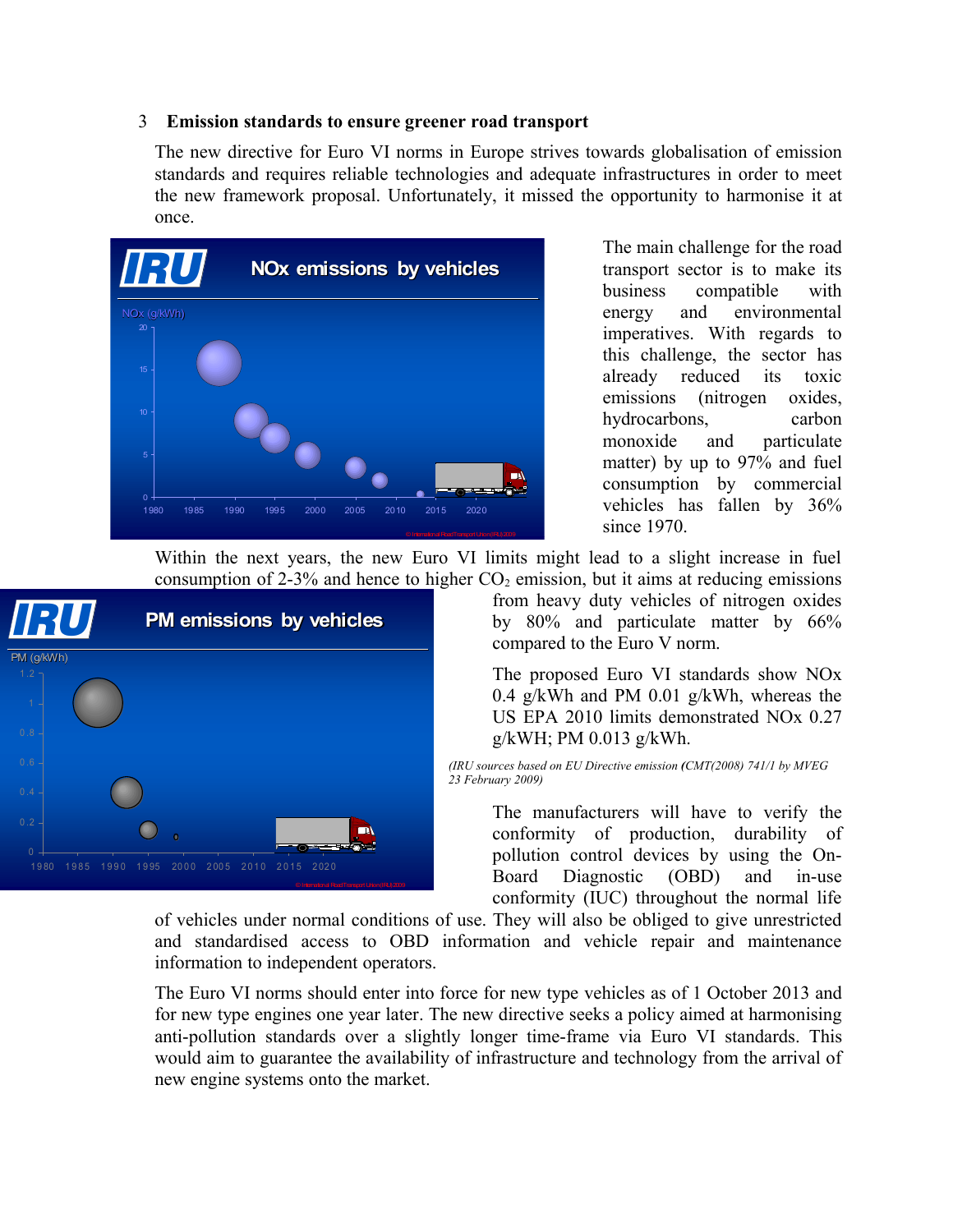The Worldwide Heavy-Duty Cycle (WHDC) framework of the global UNECE harmonisation of the certification procedure for Euro VI will be introduced at a later stage into Annex X, once the correlation factors with respect to current cycles have been established.



The road transport industry can only regret that the approach of Euro VI did not consider immediate alignment of European Limits to the US limits.

This objective, as proposed by the IRU, would have marked a second step towards the harmonisation of antipollution standards in the world, based on the WHDC (global UNECE harmonisation



of the certification procedure).

Currently there are three major emission standards for heavy commercial vehicles: the EU Euro standard, the US EPA standards and the Japanese standards. Apart from this variety of standards there are also different stages of implementing the standards.

The Euro VI levels by 31st December 2013 will be at a level close to US EPA 2010, and it appears that manufacturers would need a combination of EGR and SCR to meet the requirements.

However as the NOx levels are slightly higher than US EPA 2010, it might be possible to obtain this by using either SCR or EGR. Choosing either technology will have consequences on road transport operators and will have a real effect on some infrastructures.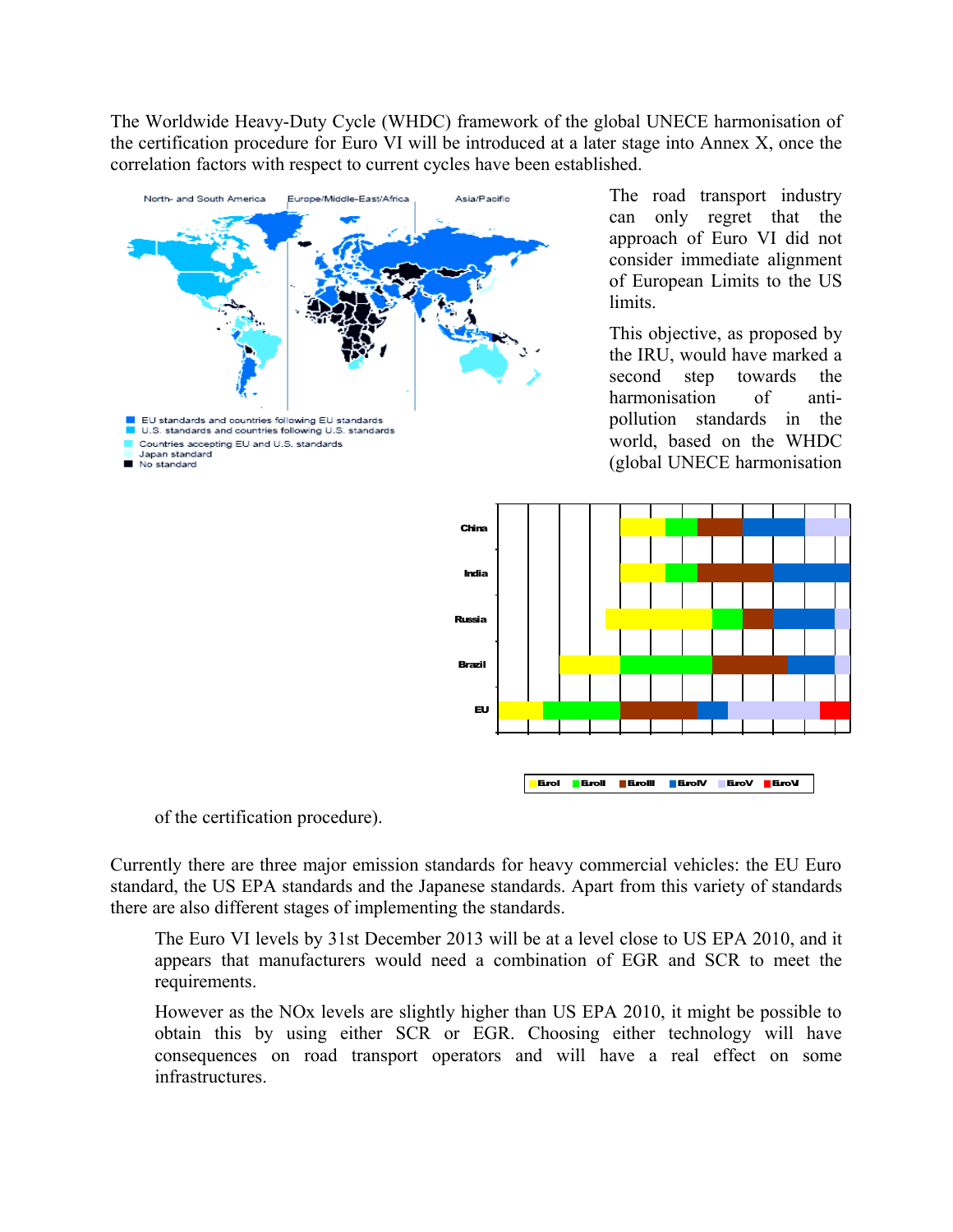All engines should use SCR technology on at least some applications, if not all of them. The manufacturers that will be relying solely on SCR should be working with authorities to get a urea distribution system put in place prior to 2013. These will include the companies' parts and service centres and truck stop chains, as requested by the United States Environmental Protection Agency (EPA) which has issued guidance on emission certification procedures for on-road diesel vehicles that use SCR technology.

Competent national authorities should now take the necessary measures to guarantee the wide-scale availability of urea (AdBlue) distribution, which now appears indispensable to ensure the proper functioning of vehicles equipped with SCR technology and their appropriate environmental performances, to meet the needs of the future Euro VI standards. But we should consider that truck demand is expected to be weak in the years to come, along with the overall economy, the cost is not economically justified for most truck stops to invest in AdBlue infrastructures. So at the moment most trucks stops offer AdBlue in portable containers until demand increases to justify a switch over to the availability of AdBlue at the filling station pumps.

Incorrect operation of the engine system with respect to emission control, such as the lack of any required reagent, incorrect Exhaust Gas Recycling (EGR) flow or deactivation of EGR will be brought to the attention of the driver by activation of the flashing Malfunction Indicator Light (MIL) on the dashboard and the cumulated time operated under this condition will be recorded and identified under a non-erasable fault code. Another nonerasable fault code will identify the reason why the element exceeds the limit level and will be stored for a minimum of 400 days or 9600 hours of engine operation. In addition, a torque engine limiter will be activated when vehicles (as of  $1<sup>st</sup>$  October 2007) become stationary for the first time after the malfunction has occurred. The torque limiter will reduce the performance of the engine in a manner that can be clearly perceived by the driver of the vehicle. The torque limiter will be deactivated if the conditions for its activation have ceased to exist.

Access to On-Board Diagnostic (OBD) information for all independent operators will make the proper maintenance of a vehicle easier, and would be a win-win solution for the transport sector; when vehicles have to go through road-side checks or periodical inspection.

The In-Use Compliance (IUC) Program is a key strategy to aid in meeting ambient air quality standards. The goal of this requirement is to ensure that manufacturers' vehicles meet emissions standards throughout their useful lives. To accomplish this task, manufacturers will need to seek a limited sample of vehicles from a given engine family and duplicate the manufacturers' vehicle emissions certification tests. The vehicles are procured, restored to the manufacturers' specifications and tested in accordance with the emission directives. Should a non-compliance situation occur within a given engine family, the manufacturers will work to correct the problem on all affected vehicles. The corrective action is usually in the form of a recall in which the manufacturer will notify all affected vehicle owners and state when and where to seek the recall repair. The IRU recommendation is that transport operators participating in this programme should receive a free of charge repair, service and replacement of vehicles from the manufacturers, during the requested time for the laboratory analysis.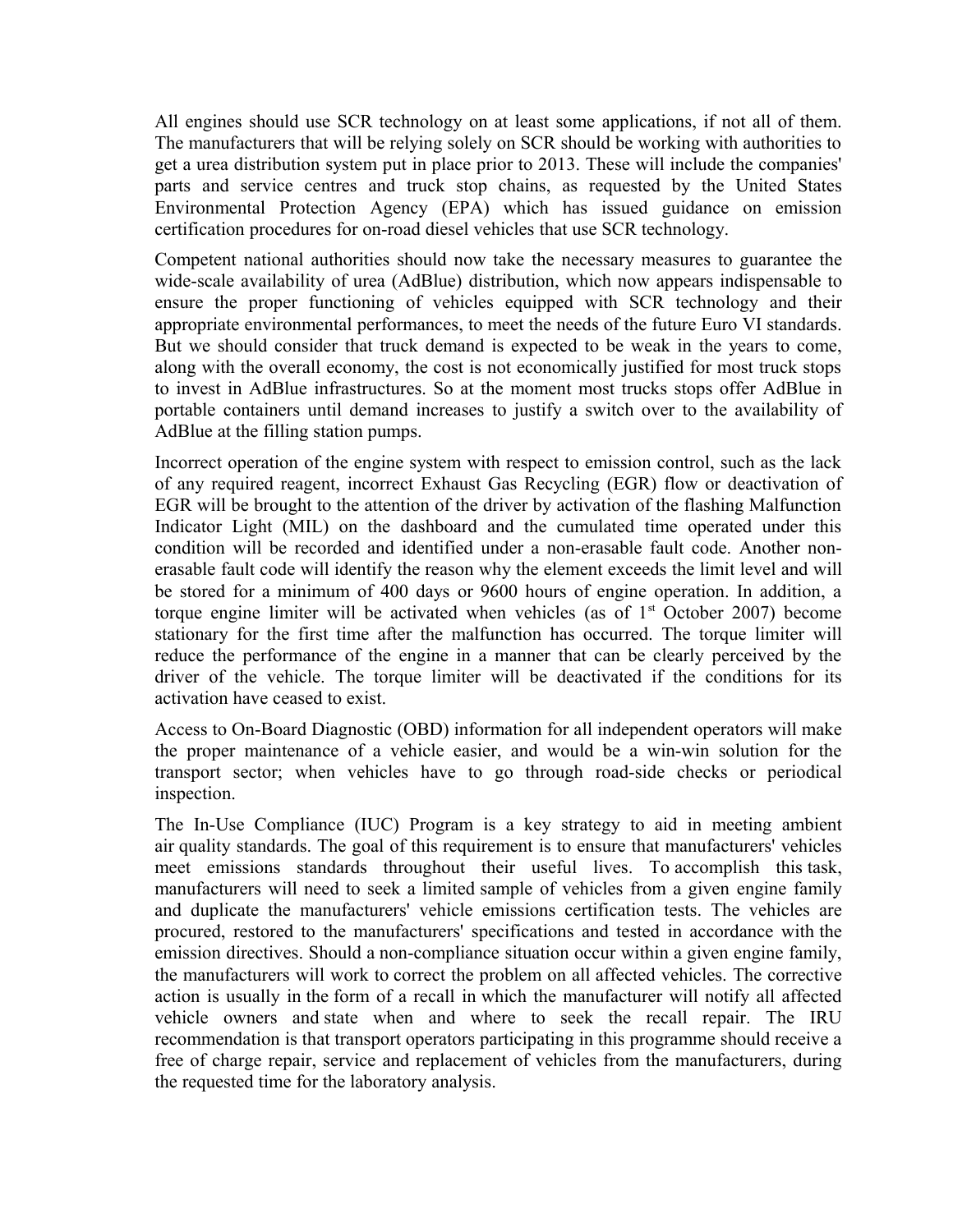It is true that globalisation has also led to an increase in transport and thus  $CO<sub>2</sub>$  emissions, which remain a challenge for the transport sector. Bearing this in mind, road transport industry has proactively adopted during the last IRU General Assembly the so called 30-by-30 Resolution (*on www.iru.org*) which includes a voluntary commitment by the road transport industry to reduce  $CO<sub>2</sub>$  emissions by 30% by 2030.

In this resolution the road transport sector commits itself to specific measures, but also calls on Governments to stop suggesting new legislation aiming at the reduction of toxic emissions but rather to focus on legislation aiming at reducing fuel consumption so that the sector can achieve the full potential of its ambitious  $CO<sub>2</sub>$  emission reduction target.

In order to tackle the issue correctly, governments should make a priority to fully harmonise the emission standards in the three main economic regions (USA, Europe and Japan). A good start was already done by the new proposal on emission norms like Euro VI strives towards globalisation of emission standards and requires reliable technologies and adequate infrastructures in order to meet the new standards. In the meanwhile it is also crucial to bring the new emerging countries at the levels of the harmonised emission standards. However, in commercial vehicle sector, none of the above emission norms includes  $CO<sub>2</sub>$  levels.

This is due to the fact that there is a trade off between  $NO<sub>x</sub>$  emissions and fuel consumption /  $CO<sub>2</sub>$  production as lower combustion temperature gives lower NO<sub>x</sub> emissions but increases fuel consumption and  $CO<sub>2</sub>$  emissions.

All the current emission standards look at the relative reduction of emission and not the absolute reduction of emissions. An absolute reduction can only be achieved by reducing considerably the fuel consumption.

Considering the direct link between fuel consumption and  $CO<sub>2</sub>$  emissions and the fact that road transport has no economically viable alternative to fossil fuel, it becomes clear that  $CO<sub>2</sub>$ emissions are the last remaining emission challenge for the road transport industry.

This is the reason why the IRU and its members call on governments to stop suggestion new legislation aiming at the reduction of toxic emissions, which are clearly clean but rather to focus on legislation with the aim to reduce fuel consumption.

In this perspective, the IRU proposes to:

- Ask Governments to draft a new regulation in order to keep what has been achieved regarding toxic emissions norms and strive for a global harmonisation of the standards.
- Draft legislation that fixes an average  $CO<sub>2</sub>$  emission limit applicable to commercial vehicles manufacturers ensuring that average emission of newly registered commercial vehicles do not exceed 750 CO<sub>2</sub> g/km  $(-281/100 \text{km})$  from 2030 onwards. The CO<sub>2</sub> emission levels are measured in accordance with UN Regulation 49. The emission limit value does not apply to each vehicle individually but to the average of all vehicles built and registered by the manufacturer in one calendar year.
- Implement into all emerging countries, during the same time frame (as of 2030), global harmonisation of toxic emission.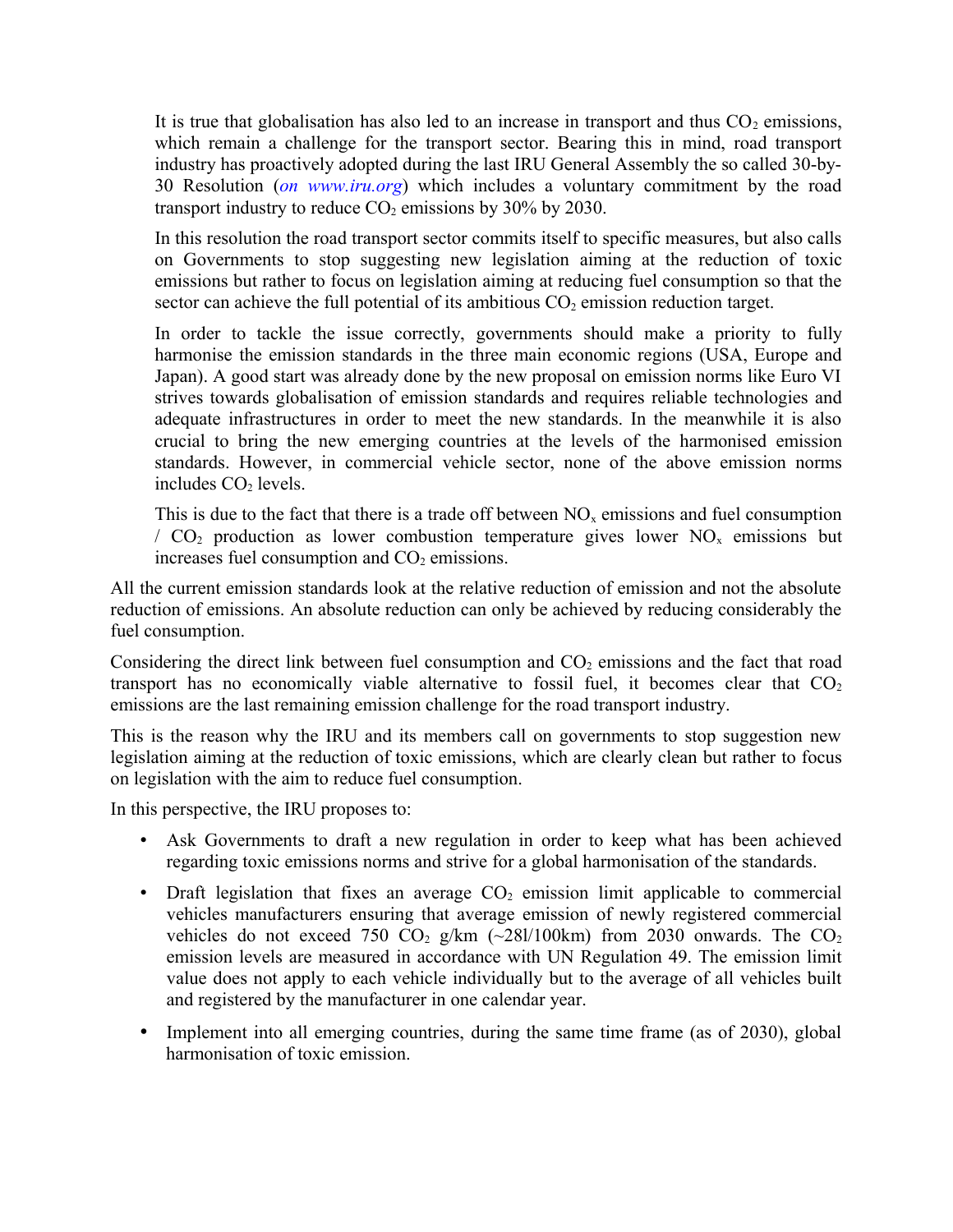### 4 **Intelligent Transport System (ITS) applications to increase road transport efficiency and safety**

At a large scale, ITS provide an increasingly wide range of applications through hardware, software and telecommunication systems. As a whole, ITS applications can offer new opportunities for transport operators under the prerequisite that the application in the vehicles is user friendly. Road transport companies can then also be a logistic control centre for their fleet of vehicles. They would be able to interconnect their activities with other modes of transport in order to deliver goods or passengers at the right time and in the right place.

ITS also enable transport companies to track, trace down and monitor their truck, trailer or container electronically all over the world with real-time information. As such, they can improve the relationship between consignor, carrier, consignee and customer, who can monitor the status of goods transported. Vehicle manufacturers are working to connect all vehicles worldwide. Many vehicles already have their own personal computer connected to a mobile phone, which is then connected to other devices. The chain is endless. Manufacturers intend to make ITS the core of the connected vehicles, so that the navigation system could be seen as a service product, which would also give more "reliability" when selling a vehicle.

However, ITS applications are not only intended for the driver, for the consignor, the carrier and the consignee, but also for enforcement Authorities, since they can provide safety, security, monitoring of vehicle health and remote diagnostic services, speed control, guidance systems, mobilisation of emergency services, tracking of goods carried by multimodal transport, and can be a dangerous device in the hands of Authorities to monitor the flow of traffic and, in some circumstances, impose a particular mode against another etc. Enforcement Authorities also see the value of "knowing where you are going" and "how you use the vehicles". A vehicle equipped with ITS offers sophisticated, location-based options never before available, which means that ITS can become a challenging issue if governments make certain applications mandatory and misuse the data for discriminatory and costly policy decisions. A recent example is the development of the tracking and tracing of dangerous goods.

Indeed, the current political intention is to even monitor the flow of dangerous goods and then impose certain routes and transport modes upon operators as indicated in the harmonised inland transport of dangerous goods Directive 2008/68/EC.

In the future, the fault codes stored in the Engine Control Unit (ECU) of a motor vehicle should not become a tool for penalising a transport operator and a driver, but for informing the transport operator in due time on the status of a vehicle in order to act accordingly and to repair/maintain a function in due time, even if it will take some time before we reach this situation. The information stored in the ECU should never be a barrier for transport operators. All stored information in the ECU should be at the disposal of the transport operator while doing his daily maintenance in order to detect a failure or misuse in advance.

Nevertheless, ITS, under the supervision of enforcement authorities, can only see the light of day if all transport contracts, transport documents, driving licenses and vehicle documents are made available in electronic form. ITS, under the supervision of Authorities will not reduce accidents, but could lead to a major discrimination against other modes and will create a wireless fence which will be a penalty for the road sector industry.

Several bodies, such as insurance companies, may also have a strong interest in ITS. These types of applications will enable them to collect driver data, monitor vehicle location and speed and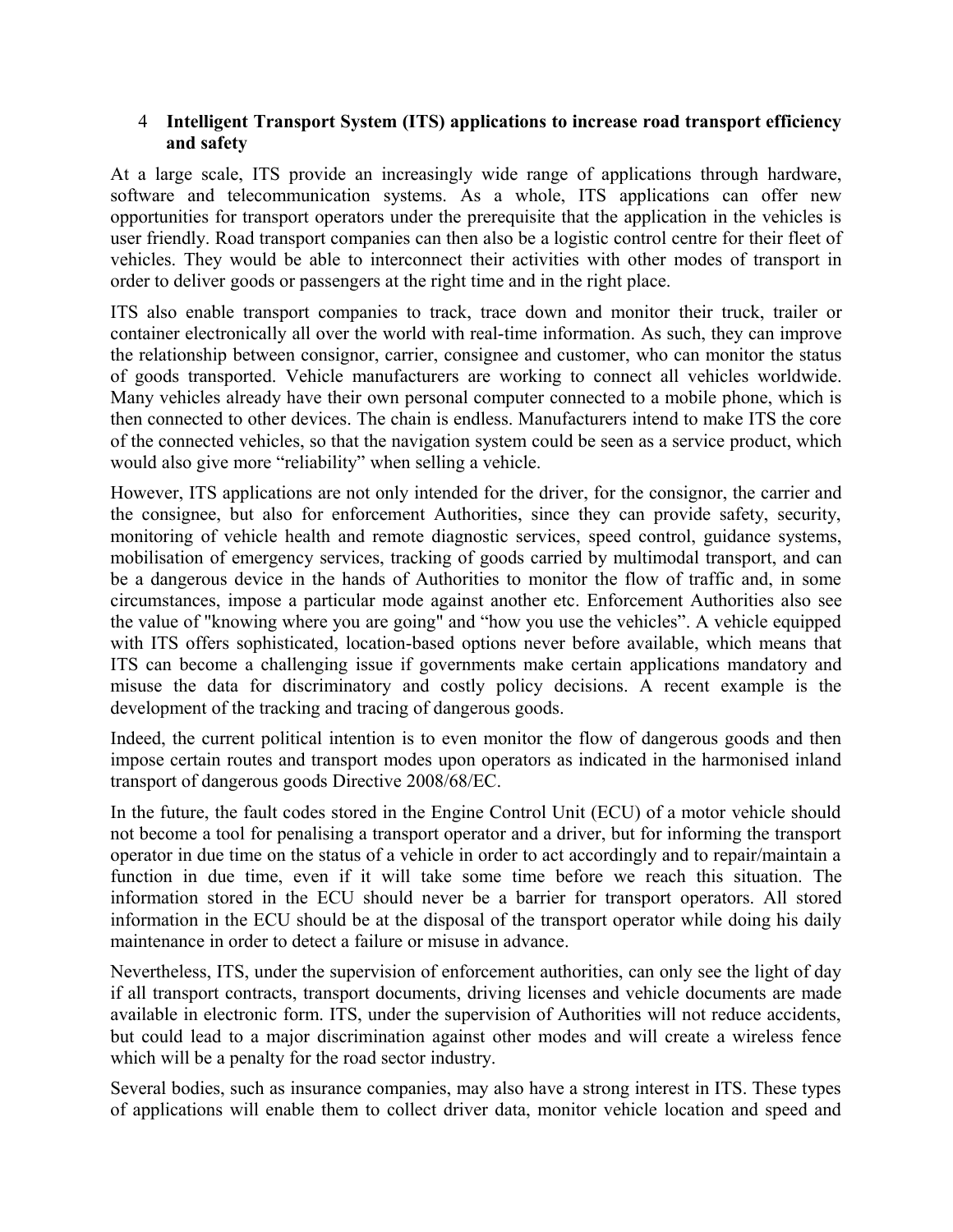driving times, or to collect data relating to specific issues, such as hard braking. These data will enable the insurers to price risks more accurately and roll out new types of products.

ITS also flag up the increased risk that companies could move their operations abroad to avoid the restrictions imposed by Authorities, a process often referred to as 'wire walls'. There is also a fear that in the absence of a comprehensive international agreement, additional compliance costs could add to the process.

The Governments consider transport business as a potential major market for ITS applications such as fleet management, road and rail traffic monitoring, route searching, speed control, guidance systems, mobilisation of emergency services, tracking of goods carried by multimodal transport, role to play in the greening of transport, etc.

Additional service applications foreseen at a later stage for improving road safety are so-called Driver Assistance Systems consisting of e.g. advanced driving assistance systems (ADAS), Electronic Stability Control (ESC), Adaptive Cruise Control (ACC), Advanced Emergency Braking System (AEBS), Lane Departure Warning System (LDWS), eCall (emergency call) and road charging, fleet and supply chain management, electronic fee collection and pay as you drive insurance.

### **4. 1. IRU Observations on ITS**

The proposal for a Directive on a framework for the coordination of the deployment of ITS and action plan proposed indicates that the European Commission is pushing to have a fast, and at the same time coordinated, deployment of ITS across Europe. Therefore, to ensure the success of ITS deployment, all transport modes, not only road transport, should undertake major efforts to increase the reliability and efficiency of their services, rather than to protect their privileges by requiring new restrictive and coercive measures on their competitors' transport modes.

# *4.1.1. Negative sides of ITS applications*

Competent authorities need to guarantee that any future ITS system will not be misused for unnecessary surveillance and control before and after a transport operation. Indeed, the deployment of ITS can create some negative issues concerning the processing of personal data and the protection of privacy, which need to be prominently highlighted, and solutions to this proposed in the ITS Action Plan. It is clear that there are many open issues regarding the liability and lack of feasible business cases.

Data protection and integrity are of key concern. In case an operation centre is involved when running an ITS application, it should not be allowed unless clearly specified and necessary for specific enforcement purposes to keep transport operations data as they could be misused e.g. by both enforcement authorities, but also by potential competitors to analyse journeys of a vehicle, goods that the vehicle was carrying etc. In case an enforcement is done on the basis of an ITS application it must be defined under which criteria this has occurred and during which time this will be possible in order to avoid unfair treatment. This is relevant not least for transport of live animals and in the future for dangerous goods.

In case ITS applications make use of satellite positioning, this should not be limited to using Galileo, but instead the most cost effective and functional solution should be selected. Finding a positive business case for Galileo should not be misused when applying ITS applications to the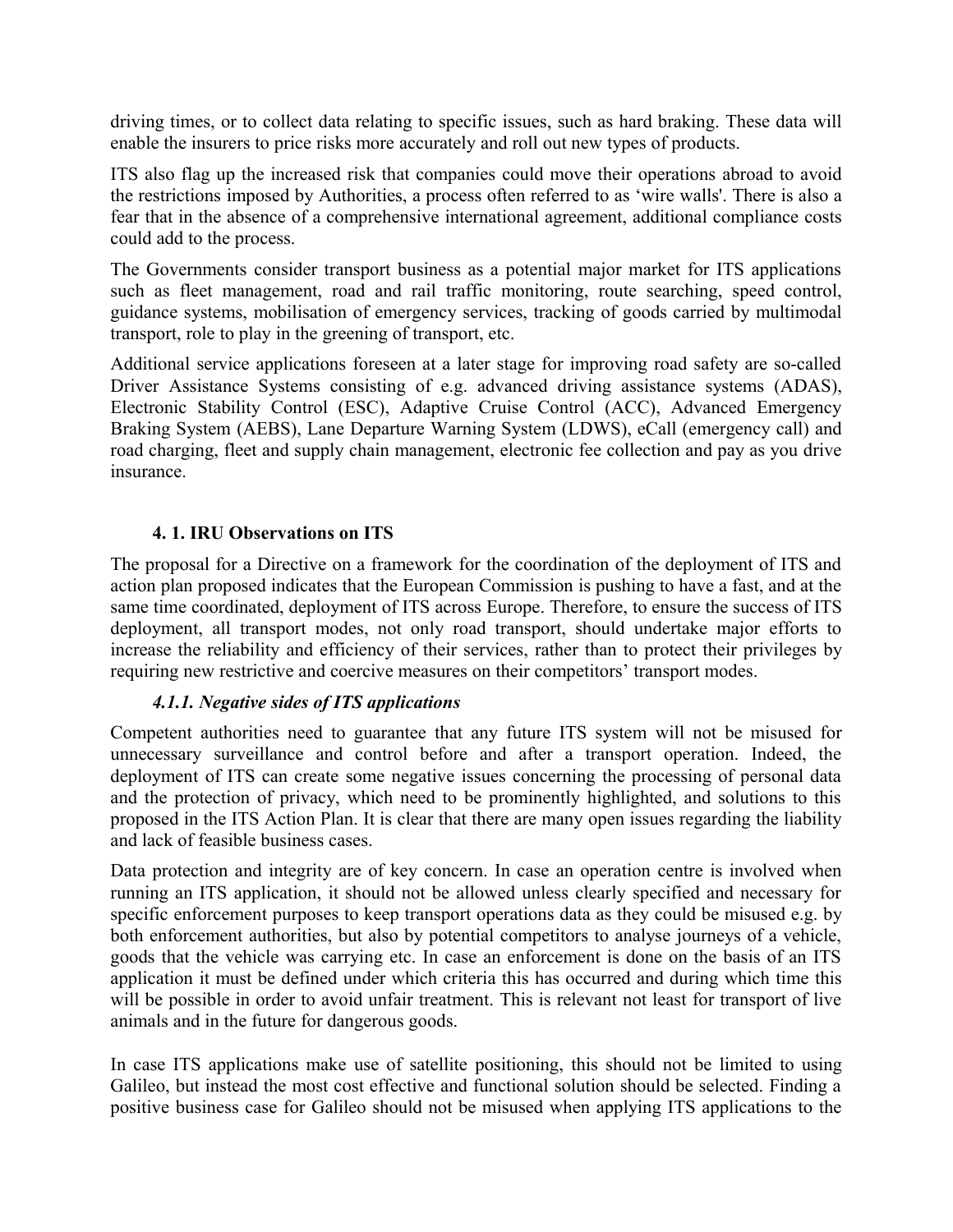road transport sector, as the Commission today is spending billions of taxpayers' money on a satellite system without any realistic assessment of its costs and benefits.

# *4.1.2. Positive sides of ITS applications*

The benefits of ITS systems are obvious, but it is now a challenge for the ITS industry to effectively inform and convince the consumers on their added value – this is something lacking in the ITS Action Plan. The industry should keep in mind the users when developing new features and offering new options. The trend for more electronics across all areas with increasing sensors monitoring and increasing parameters would require a high level of training for transport operators, drivers and enforcement authorities in order to understand the functionality and make correct use of these new tools.

ITS can also bring many new opportunities to enhance not only safety and security but also efficiency and environmental performance for all road users. However, there is a need to find a consensus and a voluntary framework to ensure safe on-board Human-Machine Interface (HMI), which should include nomadic or portable devices used in the vehicle.

ITS can also be used to improve driver fuel consumption or the logistic chain, or even reduce the idle times of the engine. Transports companies have already for some time used freight and fleet management systems (ITS) in order to more effectively manage their fleets and drivers. They will thus in the future become even less reliant on the driver to ensure an optimised operation.

# **4. 2. IRU recommendations and position on ITS**

Manufacturers should harmonise all codifications in order for a transport operator to be able to check his whole fleet of vehicles with a unique diagnostic tool. The aim would be one, and only one, electronic system in order to avoid too many different tools for inspecting the condition of vehicles. The electronic system should be able to read all information stored in the ECU concerning active safety systems and the engine environment system.

The trend for more electronics across all areas with increased sensors monitoring and increased parameters, such as air temperature, exhaust temperatures, back pressure for keeping emissions level and the engine lifespan under control, would require that transport operators be trained in order to have access to these data and to interpret it correctly. Therefore, periodical training for transport operators should be implemented by manufacturers, because today transport companies carry out most of their maintenance on their premises. A harmonised practice would make the proper maintenance of a vehicle easier, and would be a win-win solution for the transport sector; even if these issues make system installations complicated for manufacturers.

The IRU is in favour of ITS applications for the road transport sector as long as they provide significant measurable safety, environmental and economic benefits.

ITS applications must be standardised, harmonised and interoperable in order to improve effectiveness and reliability of transport as a whole. They must also, to the widest extend possible, be on a voluntary basis. It is imperative that ITS applications should not hinder all stakeholders in the transport chain to maintain freedom of choice for the means of transport they use. Road Transport operators shall also maintain freedom of choice when selecting ITS equipment and application suppliers.

The introduction of any ITS Application must ensure that the appropriate level of confidentiality of commercial data exist also when used in multimodal transport chains. These applications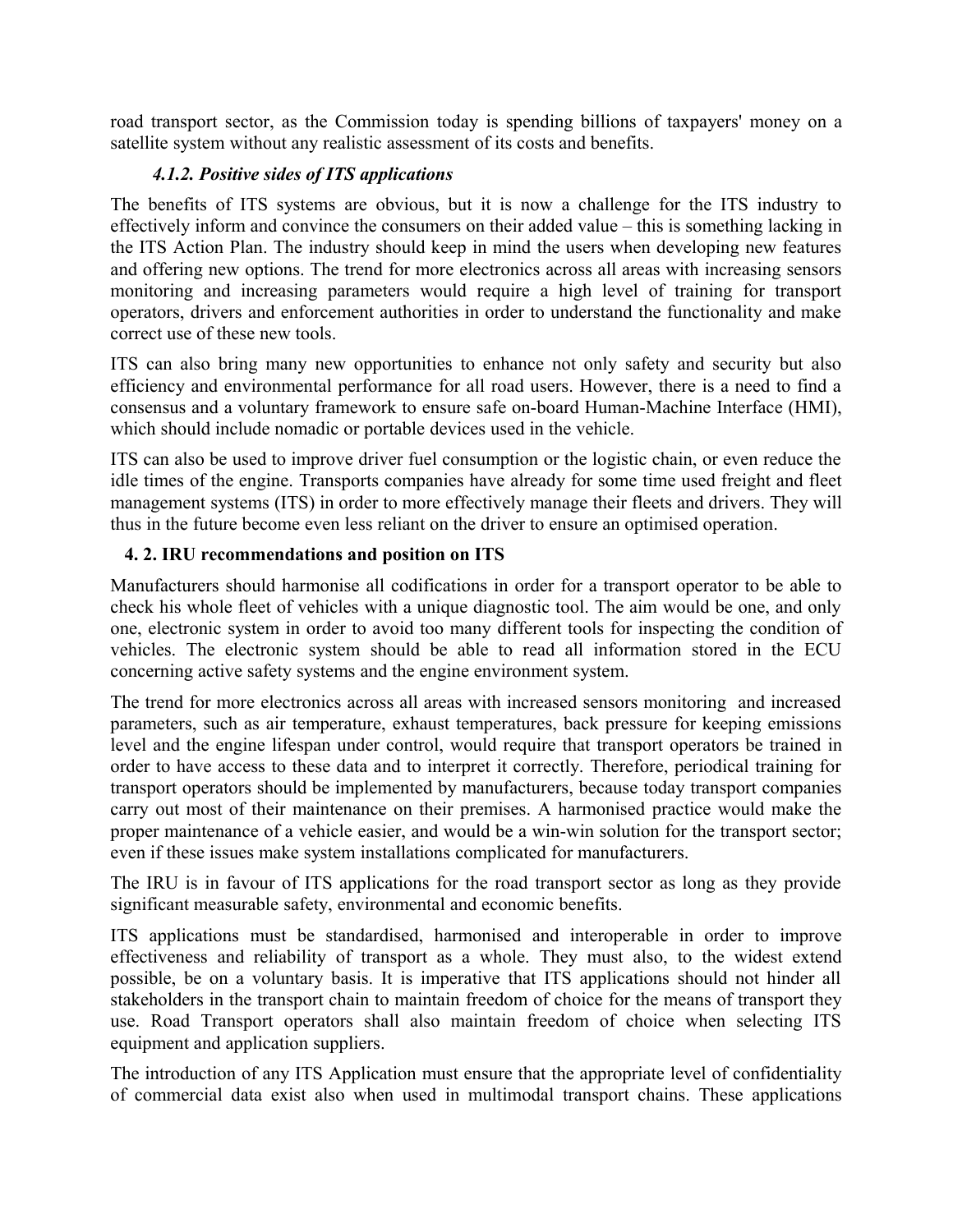should also be used to ensure that all transport documents are made available in electronic form for usage in the operation but also for potential enforcement. Any future proposed ITS Plan should focus on deployment of proven solutions. It should not be used to initiate further basic R&D.

Any deployment of ITS should include the necessary training of all stakeholders and a solid business cases, proving to all stakeholders what benefits exist and the costs involved. In this respect incentives for take up by the users should be included in the business plan.

### 5 **Striving for freedom of choice to ensure optimal and safe road transport: the example of the dangerous goods transport**

# **5. 1. EU Directive on the harmonisation of rules for dangerous goods**

The total amount of dangerous goods transport in the Union is about 110 billion tonne-kms / year, of which 58% is by road, 25% by rail and 17% by inland waterway. The trend for road and inland waterway transport has been increasing, but decreasing for rail transport. The share of dangerous goods transport in total freight transport is about 8%.

The objective for the European Commission is to create uniform rules in the territory of the Union for all dangerous goods transport operations which cannot be achieved without the Community's intervention. The latest Directive on the harmonisation of the rules for dangerous goods would give Member States the possibility to impose not only the use of prescribed routes, but also to prescribe modes of transport for dangerous goods.

In this framework, the IRU recalls that the purpose of the ADR regulations on the carriage of dangerous goods is to authorise their transport in both total and optimal safety conditions. Therefore, for all ADR transport in the world, it is imperative that the consignor, carrier and consignee, maintain freedom of choice for the means of transport. Demanding the transfer from one means of transport to another, as does the European Commission, only increases non controllable risks.

Indeed all available statistics show that 80% of dangerous goods accidents do not occur during their transport but in the ports and marshalling yards, during their transfer from one mode to another. Moreover, these activities on a daily basis also show that dangerous goods transported by rail, are not only trans-shipped in stations, but the trains transporting these dangerous goods mostly pass through stations which are in town centres where the population density is generally the strongest.

This is not the case of road transport of goods managed according to the ADR by professionals who can choose, in so far as the legislation allows, the surest and most suitable routes. In short, enforcing the carriage of dangerous goods from road to rail or other modes for political reasons, and without preliminary scientific analyses of the risks, does nothing but seriously increase the risk of accidents, which cannot be controlled neither by the authorities nor of course by the railway companies.

### **5.2. IRU Position on this Directive**

The IRU Secretariat General can welcome this initiative from the European Commission only if the directive simplifies equally all modes of transport and gives a harmonised approach for all modes of dangerous goods transport.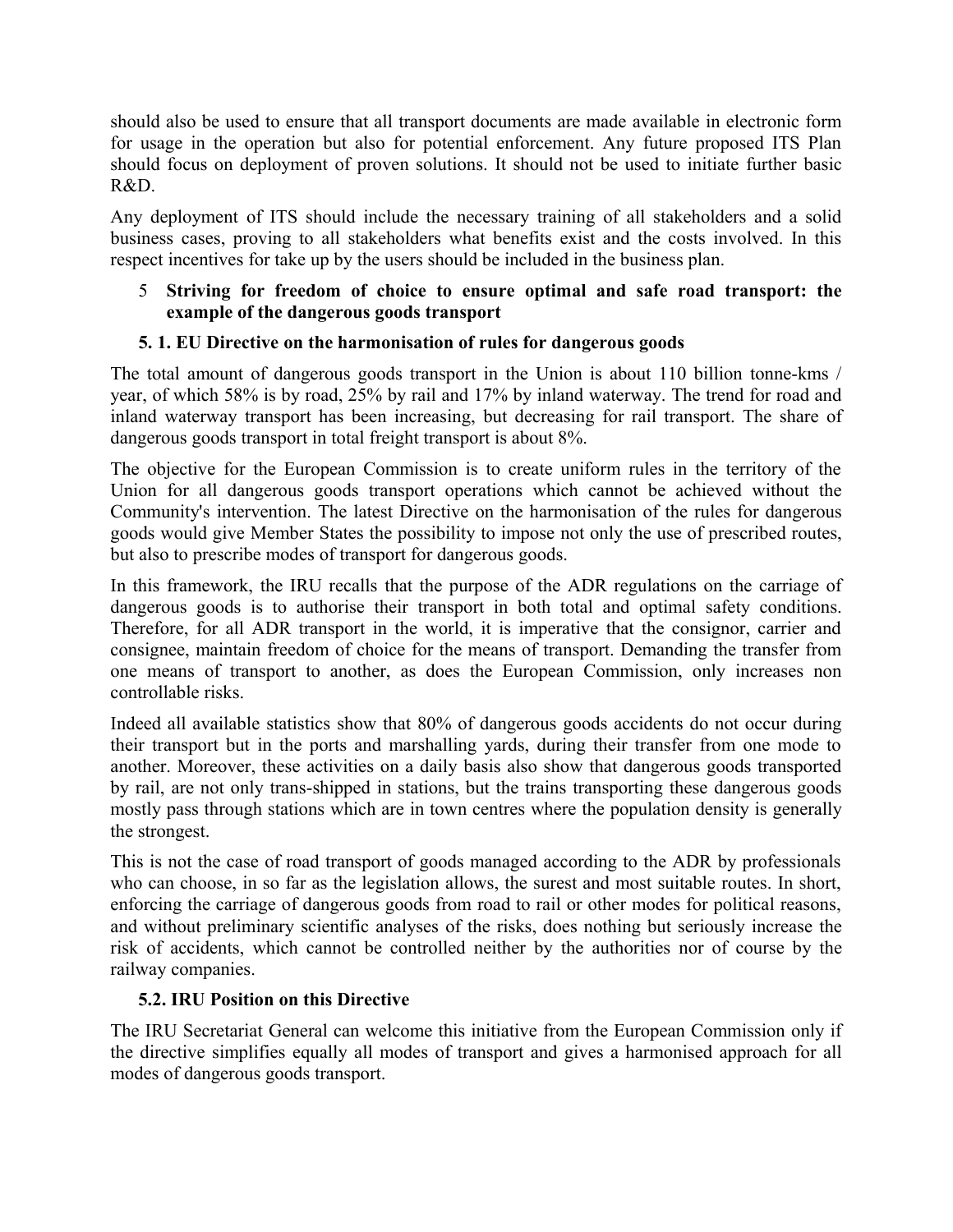The IRU is firmly against imposing modes of transport. This, besides being uncompetitive and therefore questionable vis-à-vis European law, will gravely penalise dangerous goods industries, their competitiveness and in particular carriers of dangerous goods. There is a strong possibility of seeing the chemical industry abandoning their European production plants and to produce in countries outside the EU. The whole dangerous goods environment will suffer which will penalise the end customer and damage Europe's productivity.

As long as no new infrastructures, such as connections to terminals, are developed no authorities should be authorised to impose transport modes and routes.

### **6 Conclusion**

Road transport in a globalised economy has become an efficient and unique production tool. As such, its progress goes hand in hand with new technologies, tools, methods and systems to make it the most flexible and accessible transport mode available to everyone everywhere. In this framework, the difficulty is thus to prevent misusing these tools and keep their use voluntary to all road transport stakeholders.

Competent authorities, either at a national or international level, often use – or intend to use these new systems or methods as ways to get additional incomes by penalising road transport. However, we all know that any penalty imposed on road transport is an even bigger penalty on trade and the economy as a whole. Therefore, we – the IRU – with all carriers around the world, must strive to keep road transport running efficiently to take on the challenges of sustainable development while at the same time contributing to global economic development.

\* \* \*

### **7 References**